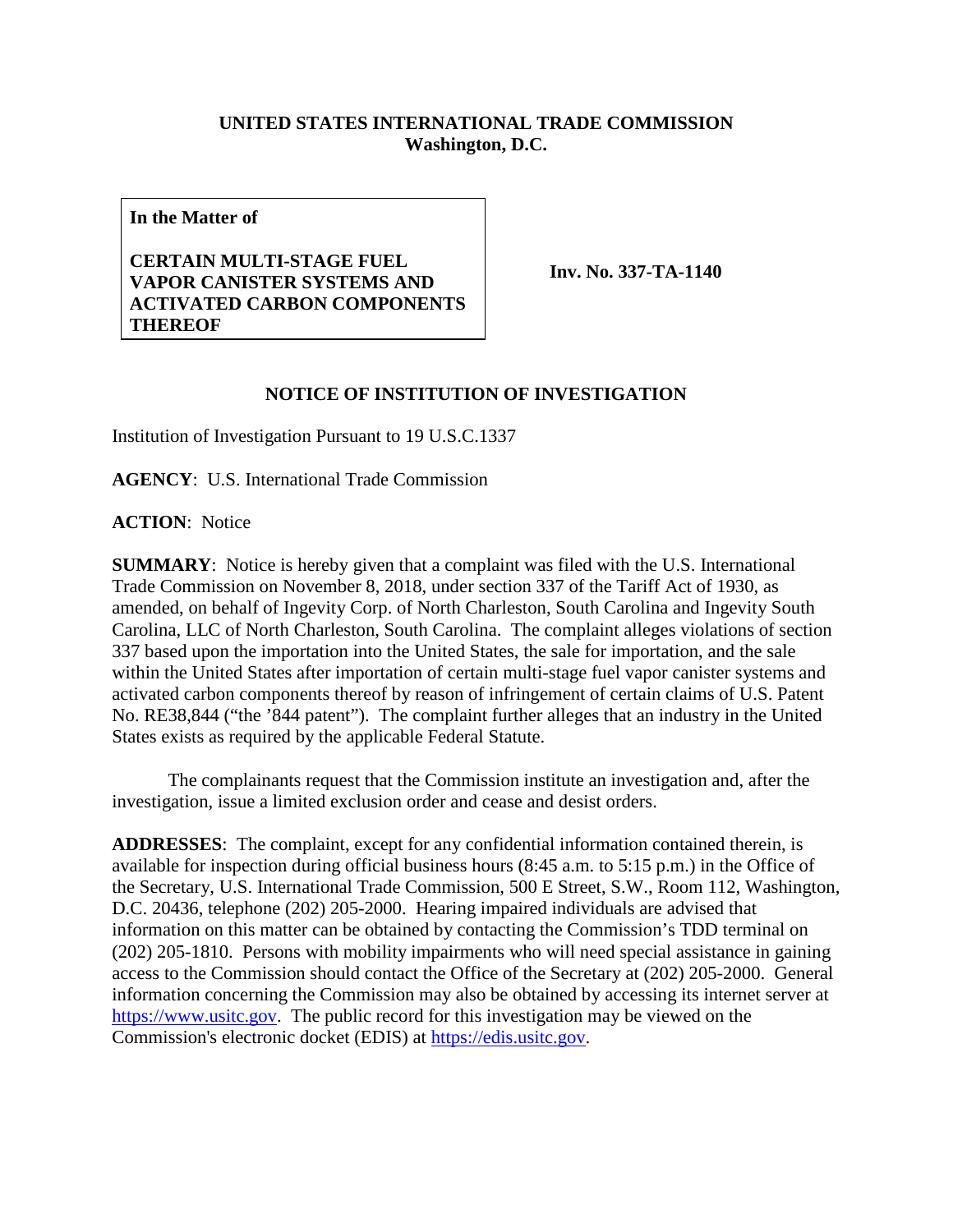**FOR FURTHER INFORMATION CONTACT**: Katherine Hiner, Office of the Secretary, Docket Services Division, U.S. International Trade Commission, telephone (202) 205-1802.

## **SUPPLEMENTARY INFORMATION**:

**AUTHORITY**: The authority for institution of this investigation is contained in section 337 of the Tariff Act of 1930, as amended, 19 U.S.C. 1337, and in section 210.10 of the Commission's Rules of Practice and Procedure, 19 C.F.R. 210.10 (2018).

**SCOPE OF INVESTIGATION**: Having considered the complaint, the U.S. International Trade Commission, on December 7, 2018, **ORDERED THAT** –

(1) Pursuant to subsection (b) of section 337 of the Tariff Act of 1930, as amended, an investigation be instituted to determine whether there is a violation of subsection  $(a)(1)(B)$  of section 337 in the importation into the United States, the sale for importation, or the sale within the United States after importation of certain products identified in paragraph (2) by reason of infringement of one or more of claims 1-5, 8, 11, 13, 15, 18, 19, 21, 24, 28, 31, 33, 36, 38, 40, 43, 45, 48, 50, and 52 of the '844 patent; and whether an industry in the United States exists as required by subsection (a)(2) of section 337;

(2) Pursuant to section 210.10(b)(1) of the Commission's Rules of Practice and Procedure, 19 C.F.R. 210.10(b)(1), the plain language description of the accused products or category of accused products, which defines the scope of the investigation, is "multi-stage fuel vapor canister systems manufactured by the MAHLE Respondents that include low-incremental adsorption capacity ('IAC') activated carbon components and the low-IAC activated carbon components thereof, such as MPAC-1.";

(3) For the purpose of the investigation so instituted, the following are hereby named as parties upon which this notice of investigation shall be served:

(a) The complainants are:

Ingevity Corp. 5255 Virginia Avenue North Charleston, SC 29406

Ingevity South Carolina, LLC 5255 Virginia Avenue North Charleston, SC 29406

(b) The respondents are the following entities alleged to be in violation of section 337, and are the parties upon which the complaint is to be served:

> MAHLE Filter Systems North America, Inc. 906 Butler Drive Murfreesboro, TN 37127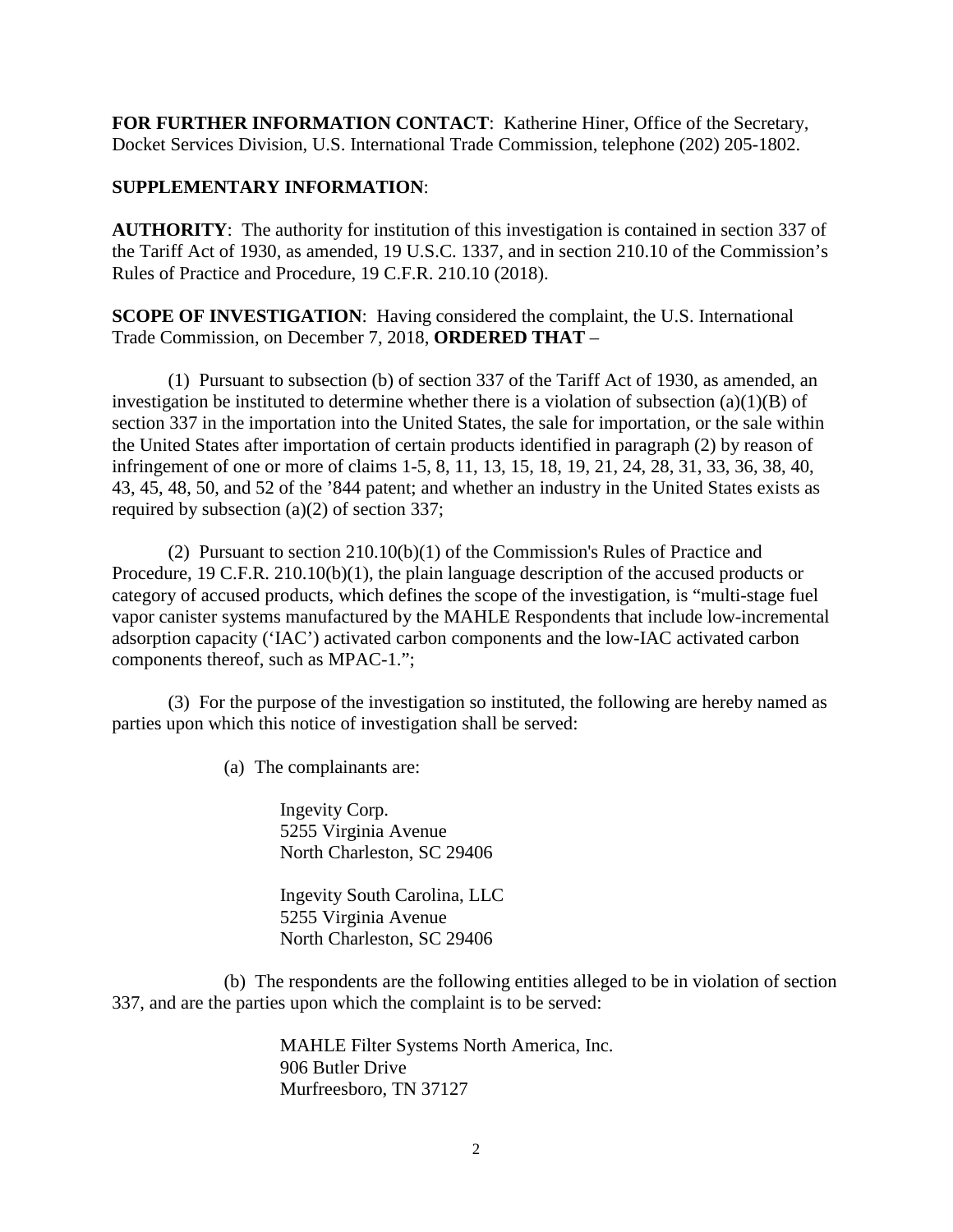MAHLE Filter Systems Japan Corp. 591 Shimo-akasaka, Kawagoe, Saitama 350-1155, Japan

MAHLE Sistemas de Filtración de México S.A. de C.V. Libramiento Arco Vial Poniente km. 4,2 66350 Monterrey, Nuevo Leon, Mexico

MAHLE Filter Systems Canada, ULC 16 Industrial Park Road Tilbury, ON N0P 2L0 Canada

Kuraray Co., Ltd. Ote Center Building, 1-1-3 Otemachi, Chiyoda-ku Tokyo 100-8115, Japan

Kuraray America, Inc. 2625 Bay Area Boulevard, Suite 600 Houston, TX 77058

Nagamine Manufacturing Co., Ltd. 1725-26, Kishinoue, Manno-town, Nakatado-Gun, Kagawa-pref., 766-0026, Japan

The Office of Unfair Import Investigations will not be named as a party to this investigation.

(4) For the investigation so instituted, the Chief Administrative Law Judge, U.S. International Trade Commission, shall designate the presiding Administrative Law Judge.

Responses to the complaint and the notice of investigation must be submitted by the named respondents in accordance with section 210.13 of the Commission's Rules of Practice and Procedure, 19 C.F.R. 210.13. Pursuant to 19 C.F.R. 201.16(e) and 210.13(a), such responses will be considered by the Commission if received not later than 20 days after the date of service by the Commission of the complaint and the notice of investigation. Extensions of time for submitting responses to the complaint and the notice of investigation will not be granted unless good cause therefor is shown.